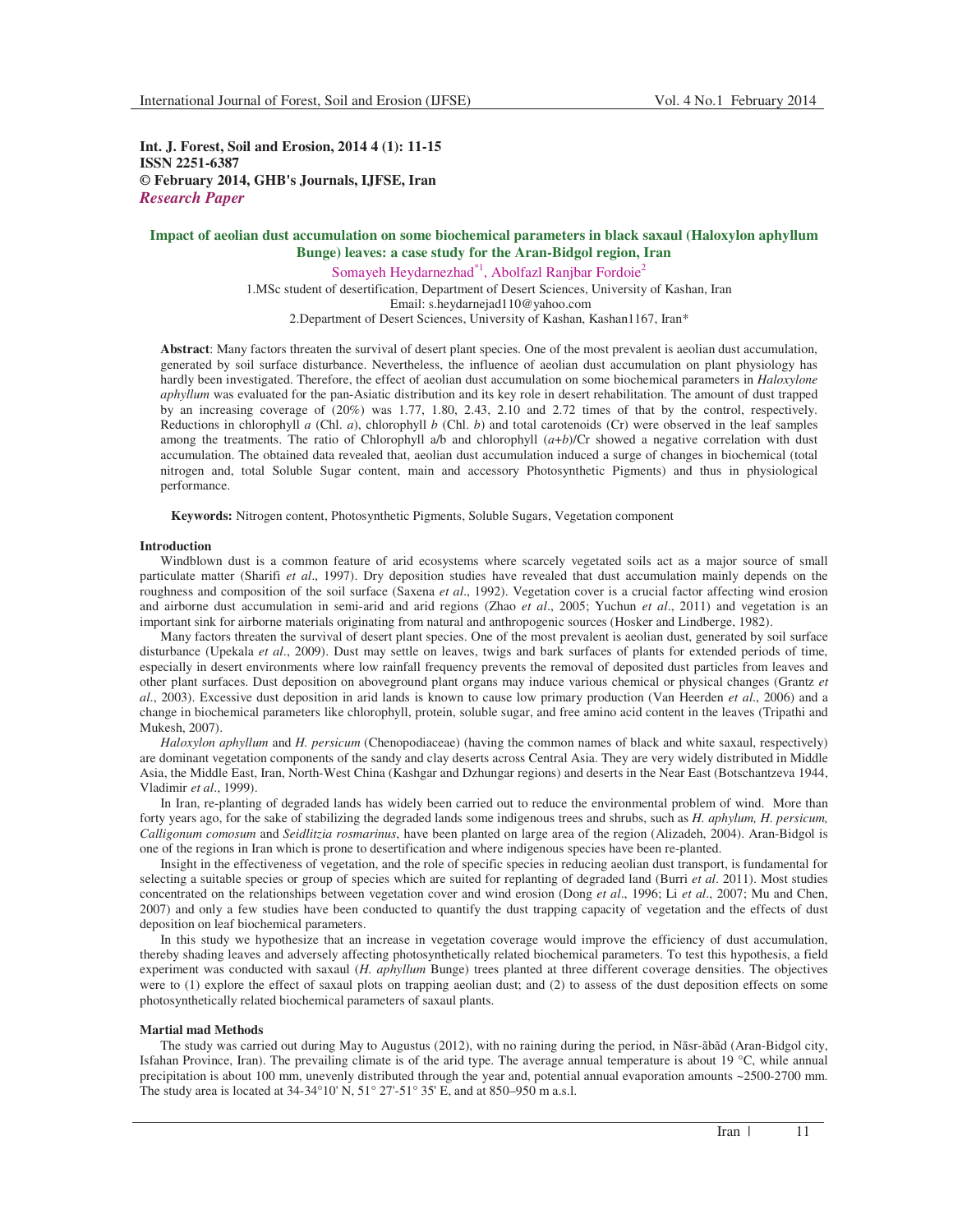**Cover determination:** the cover plots were chosen with the following conditions: 1) the dominant tree species had to be black saxaul tree; and 2) seedlings shorter than 0.30 meter were classified as undergrowth and did not influence the canopy cover estimate. For all the cover plots, canopy cover was estimated at noon when sun was perpendicularly shining on the tree canopies. In this situation, canopy gaps are appearing on the soil after passage of the sun light through the canopy. The canopy cover was estimated from circular plots with a radius of 10 meters by subtraction of the sunlit surfaces from the total plat area. Cover treatments were chosen based on the method proposed by Korhonen *et al*. (2006). We considered three saxaul coverage densities, i.e. open canopy (OC) 20% of the sky is obstructed by saxaul canopies (saxaul coverage less than 5% did not occur), moderately closed (MC) 40% of the sky is obstructed by tree canopies, and closed canopy (CC) at least 60% of the sky is obstructed by tree canopies), and a control without vegetation. Treatments (Ctrl, OC, MC, and CC) were arranged based on a randomized completely design (RCD) with four replications.

**Dust deposition measurement:** For each replication, dust deposition was measured at top and beneath the canopy with two dust-deposition gauges (Australian Standard AS/NZS 3580). The deposited dust, in each gauge, was washed with 100 ml distilled water into a pre-weighted 500 ml bottle assembly and this bottle was kept over a hot plate. After complete evaporation of the water the bottles were cooled in desiccators and the amount of dust in bottles was weighed (Yashoda *et al*, 2011). The amounts of deposited dust were calculated by subtracting the amount of collected dust on deposition gauges at top and below the canopy. At the end of the study period leaves was collected from each replication, dust washed-off leaves were used for biochemical analysis. Leaf samples were taken from white saxaul seedlings inside a glasshouse situated in the study area as control.

**Biochemical analysis:** Leaf pigments were extracted from 0.2 g dust washed-off leaf materials using 5 ml 80% acetone. Light absorbance at 663, 644 and 452.5 nm was determined using a spectrophotometer. The contents of chlorophyll (*a*, *b*) and carotenoids (Cr) were calculated quantitatively as described by Metzner *et al* (1965). Total soluble sugars (TSS) in the leaf were analyzed by the phenol sulphuric acid method of Dubois *et al*. (1951). Foliar total nitrogen content (TNC) was determined by digesting the samples in sulfuric acid  $(H_2SO_4)$  followed by analysis of total N by the Kjeldahl method (Bremner and Mulvaney, 1982).

Data from different treatments were evaluated by analysis of variance (ANOVA) according to a completely randomized design with four replications. Means were statistically compared among treatments by Duncan's Multiple Range Test (DMRT) at the  $P \leq 0.05$  level.

## **Results**

**Effect of vegetation coverage on dust deposition:** with increasing vegetation coverage, dust accumulation also increased and reached a maximum at CC (Fig.1). Compared to the control (0.804 g m<sup>-2</sup> d<sup>-1</sup>), the three coverage treatments trapped significantly more dust. The treatments OC, MC and CC trapped dust at a rate of 1.43, 1.96, and 2.19 g m<sup>-2</sup> d<sup>-1</sup>, respectively, an increase with 77, 143, and 172%, respectively, compared to the control.

The amount of dust trapped by different coverage treatments demonstrated three different steps: the first step is from Ctrl to OC, the amount of dust trapped rapidly increased from 0.804 g m<sup>-2</sup> d<sup>-1</sup> to 1.43 g m<sup>-2</sup> d<sup>-1</sup> (0.626 g m<sup>-2</sup> d<sup>-1</sup>), the second step is from OC to MC, where the amount of dust trapped moderately increased from 1.43 g m<sup>-2</sup> d<sup>-1</sup> to 1.96 g m<sup>-2</sup> d<sup>-1</sup> (0.53g m<sup>-2</sup> d<sup>-1</sup>), and the third step is from MC to CC, where the amount of dust trapped slowly increased from 1.96 m<sup>-2</sup> d<sup>-1</sup> to 2.19 m<sup>-2</sup> d<sup>-1</sup> (0.23 m<sup>-2</sup> d<sup>-1</sup> ). With respect to the amount of dust trapped at each coverage treatment, this is denoted that the gain in additional amount of dust trapped is not linearly increasing with degree of cover (Fig. 1c).

**Effect of dust deposition on biochemical characteristics:** At the end of the experiment, leaf samples were analyzed for chlorophyll, soluble sugars, and total nitrogen content. All the biochemical indicators exhibited significant variation among different treatments.

Chlorophyll *a* content decreased progressively with increase in dust accumulation (Table 1). The maximum Chl.*a* (10.62  $\mu$ g  $g^{-1}$  FW) content was observed for the control treatment and it decreased significantly at MC (8.37 µg  $g^{-1}$  FW). A significant reduction in Chl. *b* was observed at MC compared to the control treatment and continued to decrease towards CC (3.28  $\mu$ g g<sup>-1</sup>) FW). The content of photosynthetic pigments [Chl. (*a* + *b*)] decreased significantly with increasing coverage with a reduction of 21% at CC, when compared to the control treatment. An increase in dust accumulation provoked significant decreases in carotenoid concentration with values of 2.12 and 1.58  $\mu$ g g<sup>-1</sup> FW, in control and CC respectively (Table 1). In agreement with the observed trend for the individual pigments dust accumulation also significantly decreased total pigment content (TPC) with increasing coverage density compared with the control treatment. TPC showed 20% reduction at CC as compared to the control treatment. The ratio of Chl. (*a*+*b*) to Cr [Chl. (*a*+*b*)/Cr] was significantly lower for MC and CC compared to the control treatment and OC.

**Table 1:** Change in some biochemical indices (BCI) in *H. aphyllum* as affected by aeolian dust deposition (ADD).

| <b>BCI</b>              | Chl. a                       | Chl. b                       | $Chl. (a+b)$                  | Сr                           | <b>TPC</b>                    | Chl. $(a+b)/Cr$              |
|-------------------------|------------------------------|------------------------------|-------------------------------|------------------------------|-------------------------------|------------------------------|
|                         | $(\mu g\ g^{-1})$            | $(\mu g g^{-1})$             | $(\mu g g^{-1})$              | $(\mu g g^{-1})$             | $(\mu g g^{-1})$              |                              |
| ADD $(g m^{-2} d^{-1})$ |                              |                              |                               |                              |                               |                              |
| Ctrl                    | $10.70 \pm 1.12^a$           | $4.11 \pm 0.40^a$            | $14.73 \pm 1.23^a$            | $2.12\pm0.16^a$              | $16.58 \pm 1.80^a$            | $7.00 \pm 0.51$ <sup>a</sup> |
| OC                      | $9.74 \pm 0.83^b$            | $3.87\pm0.31^{b}$            | $13.61 \pm 1.08^b$            | $2.03 \pm 0.27$ <sup>a</sup> | $15.64 \pm 1.50^b$            | $6.70 \pm 0.65$ <sup>a</sup> |
| MC                      | $8.49 \pm 0.86$ <sup>c</sup> | $3.51 \pm 0.58$ <sup>c</sup> | $12.00 \pm 0.97$ <sup>c</sup> | $1.91 \pm 0.18^b$            | $13.91 \pm 0.46$ <sup>c</sup> | $6.28 \pm 0.45$ °            |
| CC                      | $8.37 \pm 0.73$ <sup>c</sup> | $3.58 \pm 0.37$ °            | $11.71 \pm 0.85$ <sup>c</sup> | $1.86 \pm 0.23$ <sup>c</sup> | $13.57 \pm 0.29$ <sup>c</sup> | $6.40\pm0.56^b$              |

Different letters in each column show significant difference at *P <* 0.05 by Duncan's Multiple Range Test (DMRT). Chl. *a*: chlorophyll *a*; Chl. *b*: chlorophyll *b*; Chl. (*a*+*b*): chlorophyll *a* and *b*; Cr: carotenoid; TPC: total pigment content; Ctrl: control; OC: open canopy; MC: moderately closed canopy; CC: closed canopy.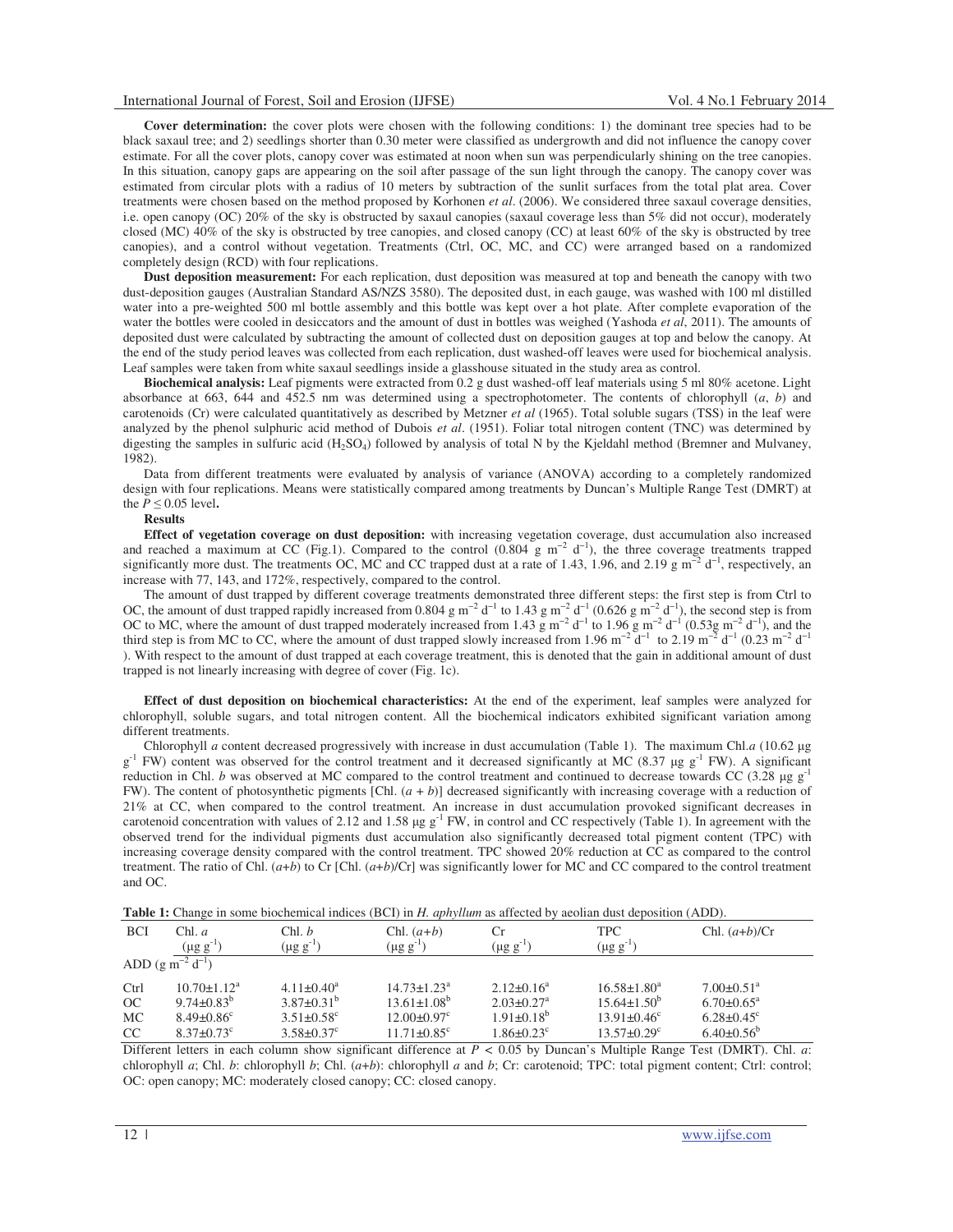TSS was for all treatments significantly lower compared to the control, with the lowest values observed for MC. TNC decreased with increasing dust deposition, and all treatments were significantly lower compared to the control, with a reduction of 12.9%, 19.5% and 34.2%, for OC, MC and CC, respectively (Fig. 1a, b).



**Figure 1.** Total soluble sugars (TSS) (a), total nitrogen content (TNC) (b) and aeolian dust deposition (ADD) in leaves of black saxaul trees at increasing coverage levels. Vertical bars represent standard errors (n=4). Different letters denote statistical difference by Duncan's Multiple Range Test (DMRT) (*P* < 0.05) among treatments.

#### **Discussion**

Vegetation, and especially woody vegetation as shrubs and trees, has been suggested to play an important role in trapping of dust, because its roughness reduces reducing wind speed, which on its turn increases dust deposition and reduces re-suspension of deposited dust (Yuchun *et al.,* 2011; Hoffmann *et al*., 2007; Zhao *et al*., 2007; Zhang *et al*., 2005). Several studies demonstrated that also soil erosion decreases with the increase of aerodynamic roughness, so that the effect of vegetation on aeolian dust is double, i.e. by increasing dust deposition, and by reducing soil erosion. Dust deposits normally mainly on leaves as it forms the largest interception area, but there is also dust interception on the woody structures (Wang 2004), and especially in the leafless season, as they play an important role in the roughness characteristics of the vegetation. As the leaves of *H. aphyllum* are very small dust deposition will mainly occur on the branches (Zhang *et al*., 2002; Brenton*et al*., 2009). So, one of the major effects of leaf dust deposition is a shading effect. The overall decrease in leaf pigments with increasing vegetation cover (see Table 1) indicates leaf shading effects due to dust interception and accumulation. Although dust deposition at the leaf surface itself was not measured, visual observations indeed indicate an increasing dust deposition with increasing vegetation cover.

These results are consistent with those obtained by Galmés *et al*. (2007) and, Elsheery and Cao (2008) who concluded that the reduction in pigments content can be considered as a consequence of dust deposition. It would be good to list some decrease the chl. a/b ratio (Pearcy and Sims, 1994; Tewary *et al*., 2002). We observed that dust accumulation also led to a decrease in chl. a/b ratio (Table 1), which was also found for olive trees by Nanos and Ilias (2007) who reported that cement dust decreased total leaf chlorophyll content and the Chl. a/b ratio. Leaves which have grown in more shady environments have typically lower Chl a/b values (Malavasi and Malavasi, 2001), which supports our statement that a major effect of dust deposition is through shading. Just as in our research Van Heerden *et al*. (2007) and, Salara and Saravana (2011) reported leaves did not show lesions symptoms due to dust deposition, but they also observed leaf senescence in form of chlorophyll degradation was induced due to leaf dust accumulation.

Carotenoids protect photosynthetic organisms against potentially harmful photo-oxidative processes and are essential structural components of the photosynthetic antenna and reaction center. They play a pivot role as accessory plant pigments (Paulsen, 1997). As our study clearly demonstrated that increasing dust deposition decreased carotenoid content of *H*. *aphyllum* leaves, it suggests that, this pigment plays a role as an accessory light harvesting pigment (Swami *et al*., 2004) While its role as protector against harmful photo-oxidative processes is less likely due to the shading caused by the dust. The observed decrease in Chl. (*a*+*b*) / Cr ratio in plants at different coverage treatments can be interpreted as evidence of a depression in the photosystem II photochemical efficiency (Naidoo and Chirkoot, 2004). Besides effects of dust deposition on leaf pigments we also observed a decrease in TSS and TNC due to increased dust deposition (Fig.1a, b).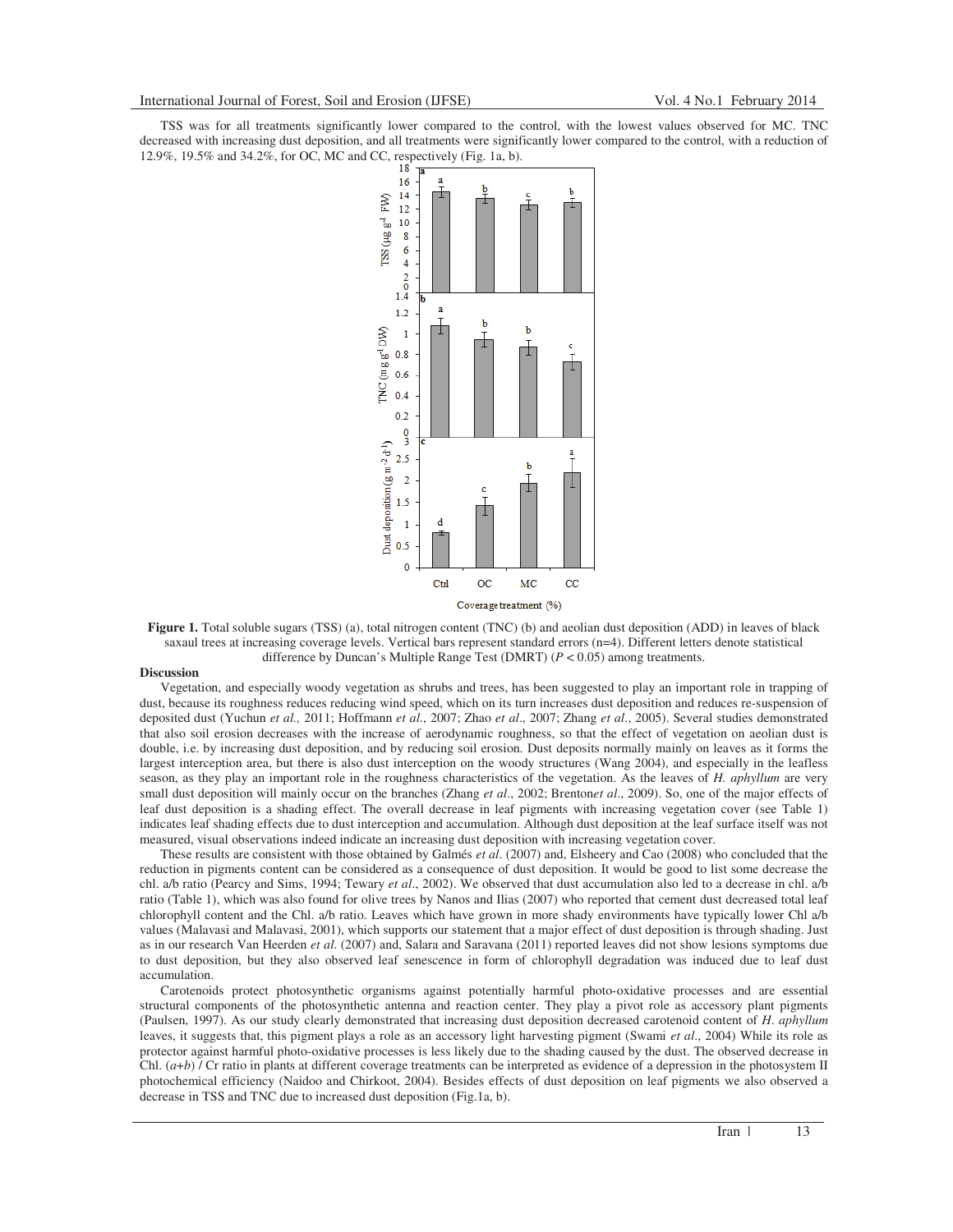Soluble sugar is an important constituent and source of energy for all living organisms. Plants manufacture this organic substance during photosynthesis and it is consumed during respiration. TSS concentration is, thus, indicative for the physiological activity of a plant and it determines the sensitivity of plants to dust accumulation. Reduction in TSS can be attributed to a decreased CO<sub>2</sub> fixation because of chlorophyll deterioration (Elsheery and Cao, 2008; Sarala and Saravana, 2011), and due to a lower amount of intercepted light due to the shading by the dust particles. TNC was markedly decreased with increasing dust accumulation. Alterations in TCN are typically related to stress responses, such as salt, drought and air pollution stresses (Riccardi *et al*., 1998, Iker *et al*. 2007; Wang *et al*., 2012), but seem also to be indicative for stress induced by dust deposition on leaves.

From the interpretation of the obtained data, one can conclude that, aeolian dust accumulation induced a surge of changes in biochemical parameters (total nitrogen content, total soluble sugars, main and accessory photosynthetic pigments) indicating an overall decrease in physiological performance with increasing deposition. We propose the use of pigments as an easy indicator for screening of the tolerance of plants to aeolian dust pollution.

#### **Reference**

Alizadeh G. 2000. Introduction of Some native Plants for Biological Rehabilitation of deserts in Iran, Sobhan Press Tehran (In Persian).

Amal M. Abdel- Rahman, Mohamed M. Ibrahim. 2012. Effect of cement dust deposition on physiological behaviors of some halophytes in the salt marshes of Red Sea, Egypt. Acad. Journal of biology Science 3(1): 1- 11.

Aquil S., Syed H., 2003. Physiological and bio-chemical response of Albizzia lebbek Benth to coal smoke pollution. Pollut.Res. 22: 489493. Botschantzeva Z.P., 1944. Materials on biology of flowering and embryology of black saxaul Bot. Zhurnal 29: 36-48 (In Russian).

- Bremner J. M., Mulvaney, C. S., (1982) Nitrogen total. In: Methods and Soil Analysis: Part 2. Chemical and Microbiological Properties ASA (PAGE, A. L. et al., eds). Monograph, Number 9, 595-624.
- Brenton S., Brenton S., 2009. Friction velocity and aerodynamic roughness of conventional and undercutter tillage within the Columbia Plateau Journal of Soil and Tillage, 105: 236-241.
- Burri K., Gromke C., Lehning M., Graf F., 2011. Aeolian sediment transport over vegetation canopies: A wind tunnel study with live plants. Aeolian Res. 3, 205-213
- Dubois M. K. Gilles, J.K. Hamilton, P.A. Rebers, F. Smith, 1951. A colorimetric method for the determination of sugars Nature 4265, 167- 167
- Dong Z.B., Chen W.N., Li Z.S., Yang Z.T.,.1996.The laboratory study on the role of vegetation in soil erosion by wind. Journal of soil erosion and soil and water conservation 2:1–8.
- Elsheery, N.I., Cao, K.F., 2008. Gas exchange, chlorophyll fluorescence, and osmotic adjustment in two mango cultivars under drought stress. Acta Physiol. Plant 30, 769–777.
- Galmes J., J. Flexas, R. Save, H. Medrano, 2007. Water relations and stomatal characteristics of Mediterranean plants with different growth forms and leaf habits: Responses to water stress and recovery. Plant Soil, 290, 139-155.

Grantz, D.A., Garner, J.H.B., Johnson, D.W., 2003. Ecological effects of particulate matter Environment International 29, 213-239.

- Hoffmann, C., Funk, R., Wieland, R., 2007. Effects of grazing and topography on dust flux and deposition in the Xilingele grassland, Inner Mongolia Journal of Arid Environments 72: 792–807.
- Hosker R.P.Jr, Lindberg S.E. Review, 1982. Atmospheric deposition and plant assimilation of gases and particles, Atmos. Environmental 16(5): 889-910.
- Iker A., Juan J.I., Manuel S.D., 2007. Effect of elevated temperature and water availability on CO exchange and nitrogen fixation of nodulated alfalfa plants, Environmental and Experimental Botany 59: 99–108.
- Inge J., Kris N., Bart M., Pol C., 2005. Assessment of automatic gap fraction estimation of forests from digital hemispherical photography Agricultural and Forest Meteorology 132: 96–114.
- Korhonen L., Korhonen K.T., Rautiainen M. Stenberg P., 2006. Estimation of forest canopy cover: a comparison of field measurement techniques. Silva Fennica 40(4), 577–588.
- Li J. Okin, G.S., Alvarez L. 2007. Quantitative effects of vegetation cover on wind erosion and soil nutrient loss in a desert grassland of southern New Mexico, USA. Biogeochemistry 85, 317–332.
- Malavasi U.C., Malavasi M. M. 2001. Leaf characteristics and chlorophyll concentration of Schyzolobium parahybum and Hymenaea stilbocarpa seedlings grown in different light regimes, Tree Physiology 21, 701–703
- Metzner H., H. Rau, H. Senger, 1965. Untersuchungen zur synchronisier-barketein zelner pigment mangel mutanten von Chloella. Planta (Berl.) 65, 186-194.

Mu Q.S., Chen X.H., (2007) Relation between threshold wind erosion velocity and vegetation coverage, Journal of Desert Research 27, 534–538 Naidoo G. Chirkoot D. 2004. The effects of coal dust on photosynthetic performance of the mangrove, Avicennia marina in Richards Bay, South

- Africa. Environmental Pollution 127, 359–366. Nanos G.D., I. F. Ilias, 2007. Effects of inert dust on olive (Olea europaea L.) leaf physiological parameters. Environ Sci. Pollut. Res. Int. 14(3):212-4.
- Paulsen H., 1997. Pigment ligation to proteins of the photosynthetic apparatus in higher plants Physiology Plant 100, 760-768

Pearcy R.W., D.A. Sims. 1994. Photosynthetic acclimation to changing light environments: scaling from the leaf to the whole plant. -In Ecophysiological Processes Above and Below Ground. Eds. M.M. Caldwell, R.W. Pearcy. Academic Press, New York, pp 145–174.

- Riccardi F., Gazeau P., D. de Vienne, Zivy M., 1998. Protein changes in response to progressive water deficit in maize. Plant Physiol. 117, 1253– 1263.
- Sarala T.D., Saravana K.R., 2011. The monthly changes of chloroplast pigments content in selected plant species exposed to cement dust pollution. Journal of Research in Biology 8, 660-666.
- Sharifi, M.R., Gibson, A.C., Rundel, P.W., 1997. Surface dust impacts on gas exchange in Mojave Desert shrubs. Journal of Applied Ecology 34, 837-846.
- Saxena A., Kulshrestha U.C., Kumar N., Kumari K.M., Praksha S., Srivastra S., 1992. Dry deposition of nitrate and sulfate on surrogate surfaces. Environ. Int. 18, 509-513.
- Tewari R. K., P. Kumar, P. N. Sharma, S.S. Bisht, 2002. Modulation of oxidative stress responsive enzymes by excess cobalt Plant Science, 162(3): 381-388.
- Tripathi A. K., Mukesh G., (2007) Biochemical parameters of plants as indicators of air pollution, Journal of Environmental Biology 28(1), 127- 132.
- Upekala C. Wijayratne, Sara J. Scoles-Sciulla, Lesley A. D., 2009. Dust deposition effects on growth and physiology of the endangered Astragalus Jaegerianus (Fabaceae). Madroño, 56(2), 81–88.
- Van Heerden P.D.R., Krüger G.H.J., Kilbourn Louw M., 2007. Dynamic responses of photosystem II in the Namib Desert shrub, Zygophyllum prismatocarpum, during and after foliar deposition of limestone dust. Environmental Pollution 146, 34-45.